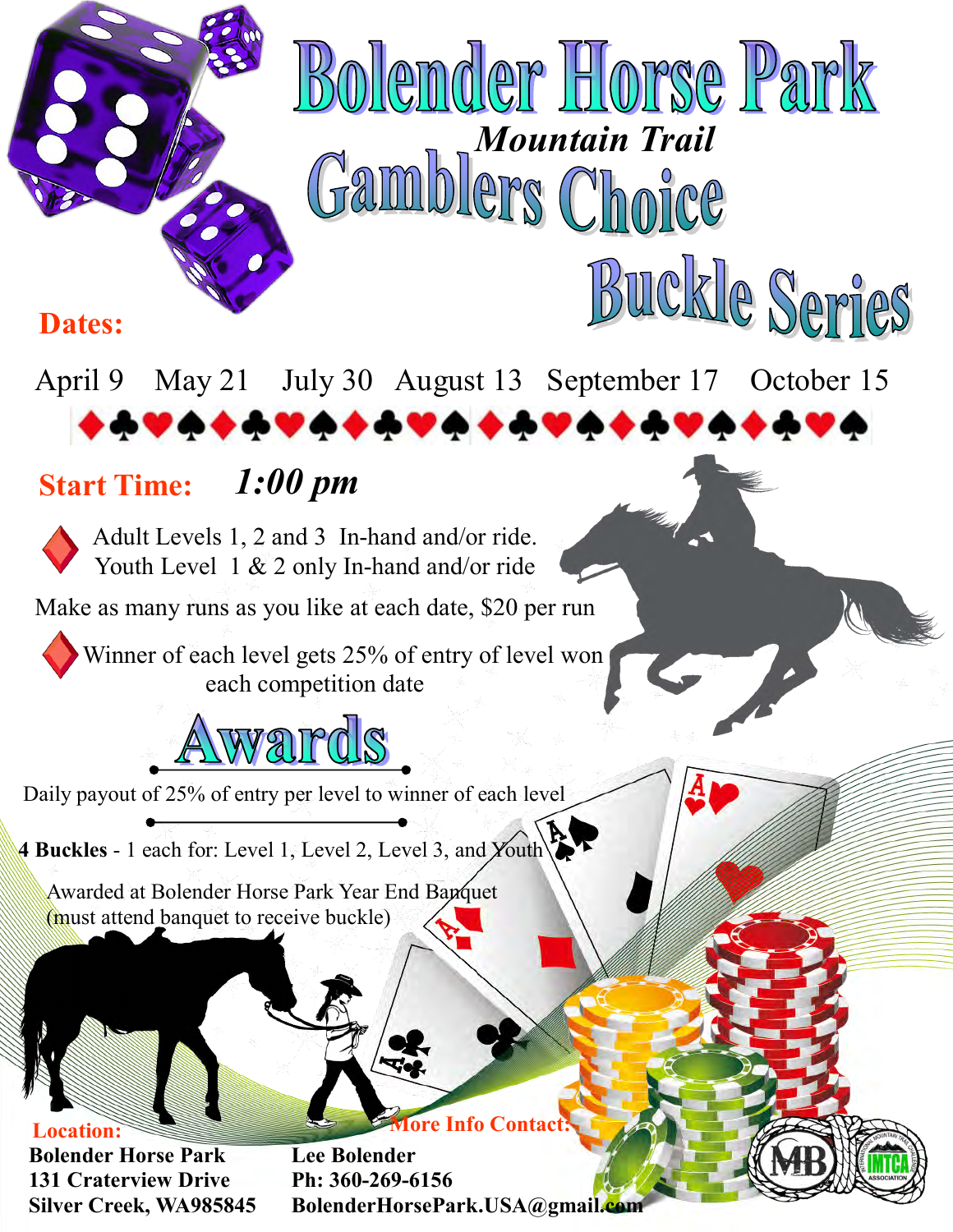

- Adult Levels 1, 2 and 3 In-hand and/or ride. Youth Level 1 & 2 only In-hand and/or ride
- Make as many runs as you like at each date, \$20 per run
- No ribbons, winner of each level gets 25% of entry of level won each competition date Example: 5 runs in Level 2, the winner of Level 2 gets \$25 8 runs in Level 3, the winner of Level 3 gets \$40

3 runs in Level 1, the winner of Level 1 gets \$15

- Best score of **each challenge day** of each Level goes towards Gambler Champion
- Participation in 4 Gamblers Choice Series dates required to qualify for buckle.
- Results and standings will be posted on BHP website Events/Challenges page after each competition
- 4 Buckles will be presented at the BHP year end awards banquet. 1 for each adult level + Youth you must attend the Bolender Horse Park Banquet in December to receive buckle.
- A map of park with obstacle points will be provided in advance so you can plan your route

*Rules*

- 1. Highest individual score and attendance at 4 of the 6 Gamblers dates required to win buckle.
- 2. Level 1 walk only break of gate automatic disqualification
- 3. Level 2 walk/trot break of gate automatic disqualification
- 4. Level 3 any pace
- 5. Always cross obstacle at a walk, with the exception of a trot or cantalope through water obstacle
- 6. Each obstacle can be used twice but not twice in a row
- 7. Any step off an obstacle results as no score for that obstacle
- 8. Level 1 NO 360 turns. Obstacles with turns will be 20 points each for this level
- 9. 2 minute time limit per run. If you do not make it to the finish line before your time is up the last obstacle will not count. You need to demonstrate you are at least trying to get to the finish line.
- 10. In-hand and ride compete together, handler/rider may choose
- 11. Enter as many times as you want, \$20 per run

**Bolender Horse Park 131 Craterview Drive Silver Creek, WA985845 Location: Lee Bolender Ph: 360-269-6156 BolenderHorsePark.USA@gmail.com Contact:**